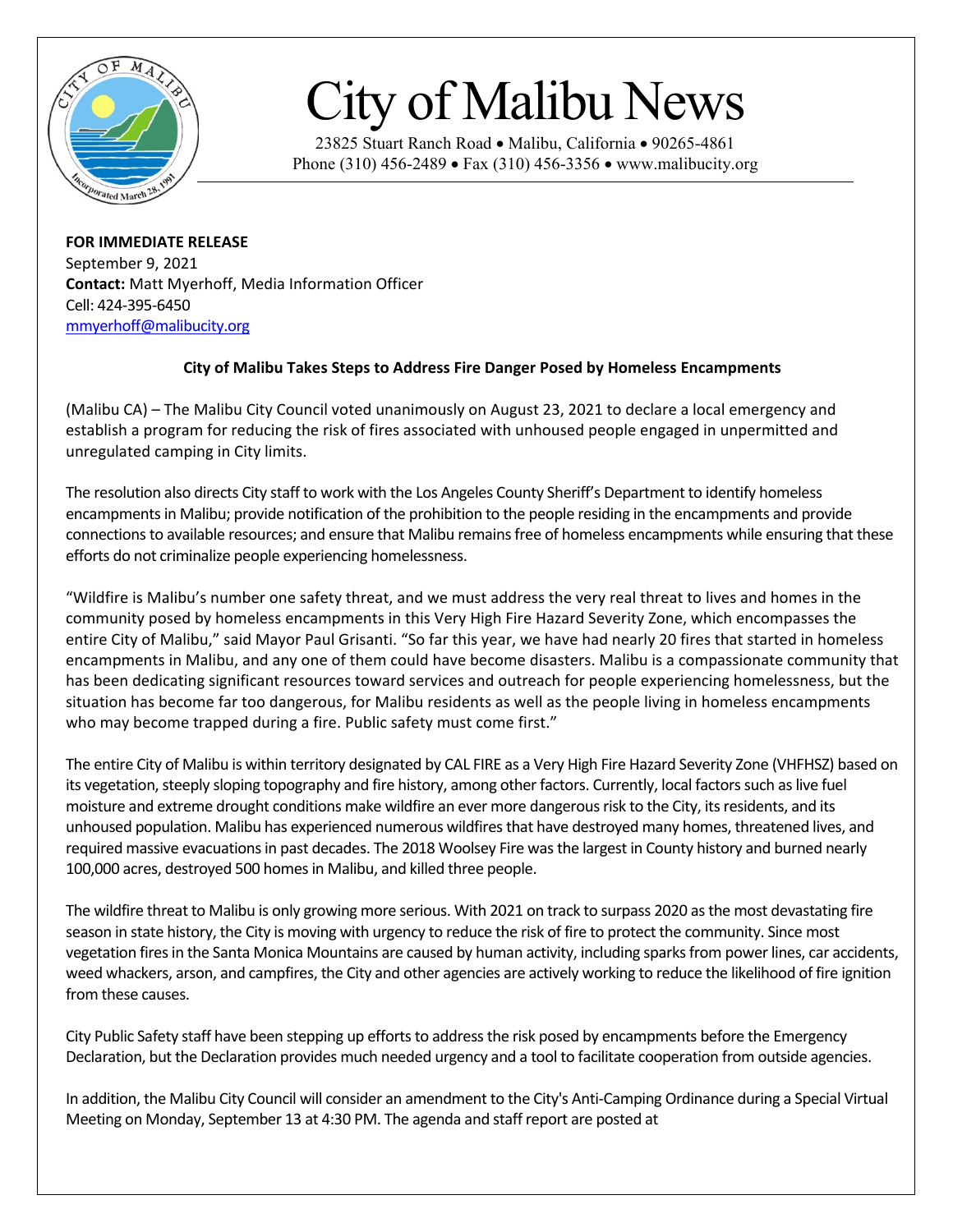[https://www.malibucity.org/AgendaCenter/ViewFile/Item/5154?fileID=23940.](https://www.malibucity.org/AgendaCenter/ViewFile/Item/5154?fileID=23940) The amendment would make the ordinance enforceable by the Sheriff's Department, within the constraints of the Martin vs. Boise court ruling, which has been an obstacle to enforcing Malibu's ordinance. It would also provide a legal tool to remove individuals who are living in areas that pose an extreme fire danger, thereby reducing the chances of a fire start caused by a cooking or warming fire, or other means such as smoking.

## **Recent City efforts include:**

- The City Council approved an amendment to the City's Nuisance Code to strengthen the City's ability to address homeless encampments on private property, including giving authority to the City Manager to take immediate action to address a nuisance that poses an imminent threat to the physical safety of the community. The amendment was approved by the City Council on August 9, 2021 and goes into effect on September 9, 2021.
- The Public Safety staff worked with the members of the LA County Sheriff's Department Homeless Outreach Services Team (HOST) Team on August 11 to conduct an initial assessment of encampments within the City of Malibu. During the assessments, HOST Team members engage homeless individuals, advise them of their purpose and provide them with fire danger information. From this assessment, seven encampment sites were identified for clean-up in the near future.
- The Public Safety staff collaborated with members of the HOST Team and the Homeless Liaison Deputy on August 25 to coordinate efforts in response to the directives within the City Council Resolution Declaring the Existence of a Local Emergency.
- In collaboration with California State Parks staff and private property owners, public safety staff helped facilitate the clean-up of the encampments in the Malibu Creek area on August 26, including the area under the Pacific Coast Highway bridge over the creek where three fires recently broke out.
- Working with a private property owner and the Sheriffs HOST Team, public safety staff helped to clear an encampment in eastern Malibu on August 28.
- Public safety staff continues to explore project options for grant funds being provided to the Las Virgenes-Malibu Council of Governments through Measure H to address Homelessness issues. Possible projectsinclude purchasing motel vouchers and funding additional assistance from the Sheriff's HOST Team to ensure encampments stay clear during Red Flag fire conditions.
- Public safety staff coordinated a local Homeless Count on Tuesday, August 31. Members of the City's Homelessness Task Force, Homelessness Working Group and Public Safety Commission participated in the count. This data will be used to assist homeless outreach efforts and HOST Team efforts to clear encampments.

Other fire preparedness efforts being conducted by the City include home ignition zone assessments, public education on fire preparedness and the safe use of weed whackers, a hazard tree removal program, neighborhood chipper events to further encourage brush clearance, a multi-agency exercise with partner agencies to improve response coordination and many events in September for National Preparedness Month.

During the August 23 meeting, the City Council also introduced a draft amendment to the City's camping ordinance which will be brought back to the Council for a first reading during a special virtual City Council meeting on Monday,